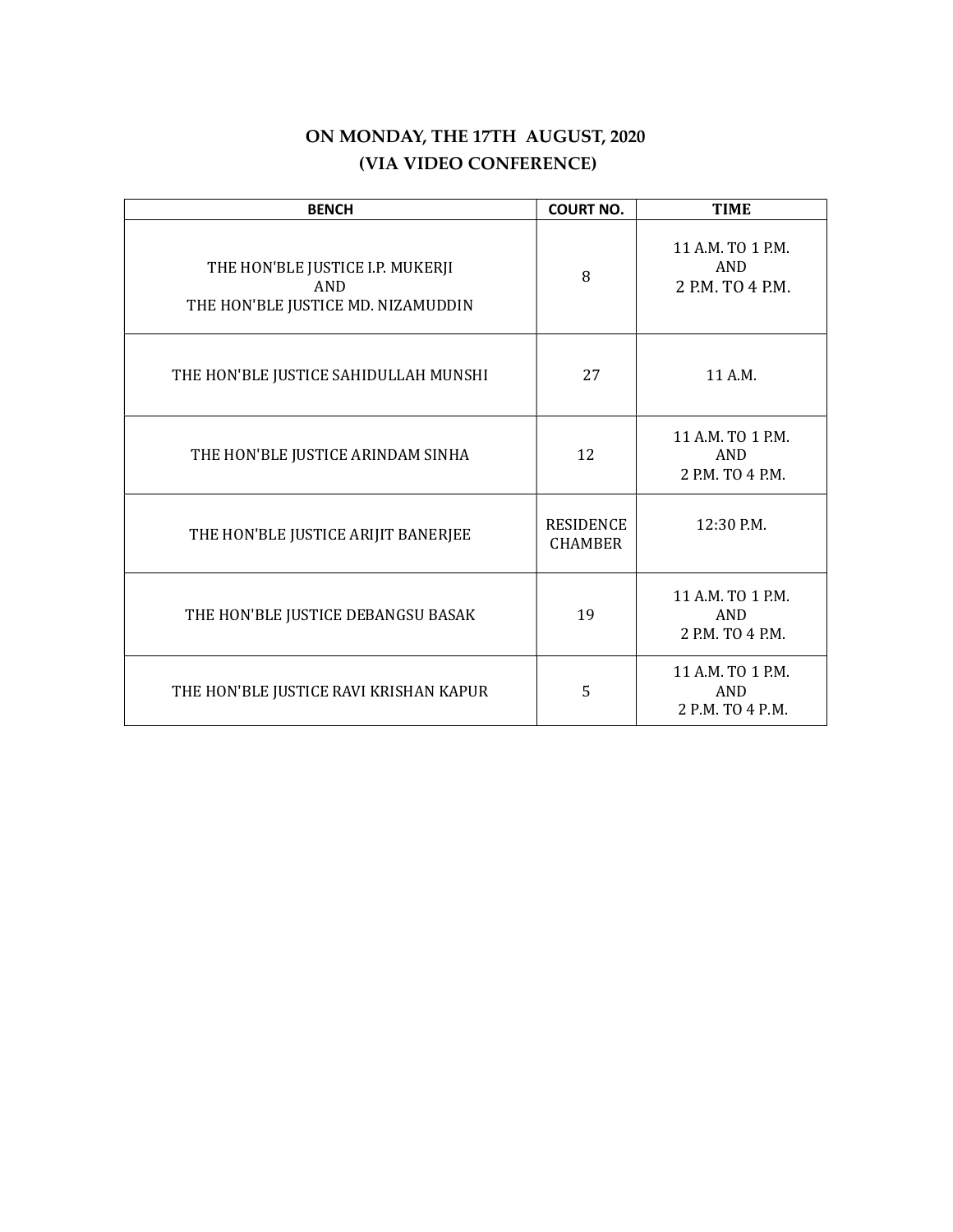# CALCUTTA HIGH COURT

# URGENT NOTICE

- 1) Learned Advocates of all parties and/or Party in-person intend to receive LINK for taking part in the Virtual Court proceedings shall have to fill up the *V-Court Contact details submission*' form (available at the Home page of the website of Calcutta High Court) mandatorily, after publication of the Cause List of a particular day till 9:00 a.m. of the date of hearing. LINK could not be shared in case of failure to submit the above form.
- 2) Link will be sent to the Learned Advocate/Party-in-person in cluster and will let them join in VC, one item prior to their matter, in order to prevent any kind of disruption in Court proceeding.
- 3) In this regard, Learned Advocate/Party-in-person are requested to follow the Display Board of Calcutta High Court to ascertain the running serial of the respective Hon'ble Benches, which is available at https://www.calcuttahighcourt.gov.in/Display-Board.
- 4) Learned Advocate/Party-in-person are requested to keep their microphone muted except while interacting with the Hon'ble Bench.
- 5) Learned Advocate/Party-in-person are requested to write their respective item numbers, prefixing his/her name, while joining the V.C. Session.
- 6) To avoid echo, Learned Advocate/Party-in-person are requested not to use more than one device at the same time in the same room. They are also requested to avoid using overhead or pedestal fan, as it creates additional noise.
- 7) According to the **Notification No. 1952-RG, dated 23.7.2020** filing of a fresh matter or communication for correction of any order of the principal Bench shall be made to the email id **secy2cj@gmail.com** on all working days upto 3 p.m. Filing of a fresh matter or communication for correction of any order of the Circuit Benches at Port Blair and Jalpaiguri shall be made to the email id circuit.chcfiling@gmail.com on all working days upto 3 p.m. The memo of evidence may be filed at respective emails within the stipulated time.

Kind co-operation is solicited for smooth conduct of the Court proceedings through "Microsoft Teams".

By Order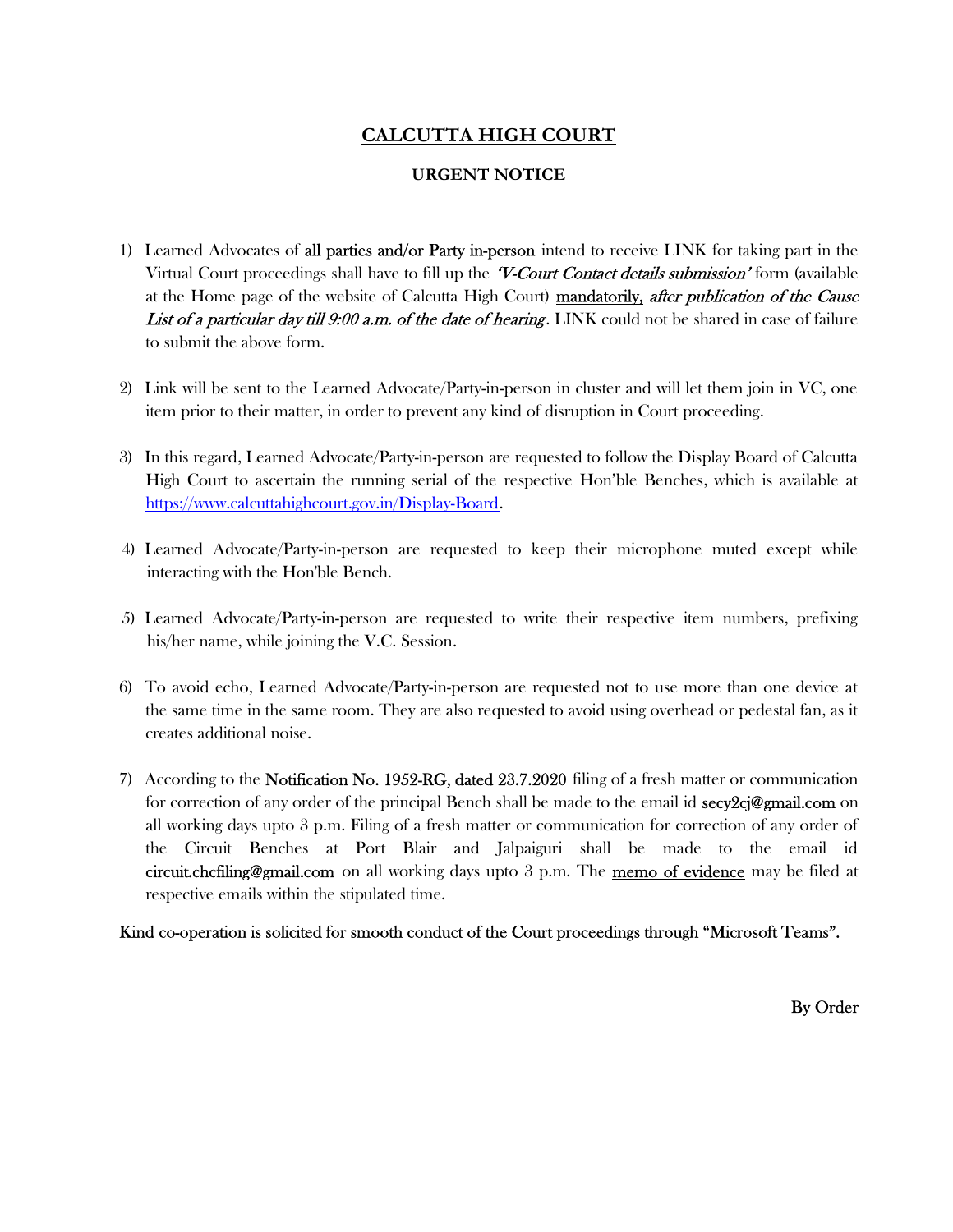# ORIGINAL SIDE ON MONDAY, THE 17TH AUGUST, 2020 COURT NO. 8 (VIA VIDEO CONFERENCE)

### 11:00 A.M.

## THE HON'BLE JUSTICE I.P. MUKERJI AND THE HON'BLE JUSTICE MD. NIZAMUDDIN

### Note: ORIGINAL SIDE MATTERS WILL BE TAKEN UP BEFORE APPELLATE SIDE MATTERS

NOTE : MATTERS WILL BE TAKEN UP THROUGH PHYSICAL HEARING ONLY WHEN BOTH THE PARTIES ARE AGREED.

 NEW APPLICATIONS ----------------

1. GA 1017/2020 RIGVEDA MARITIME PTE. LTD. Vs VICTOR MOSES & CO. SOHOM SHIPPING PVT.LTD. & ORS.

WITH

APO 180/2019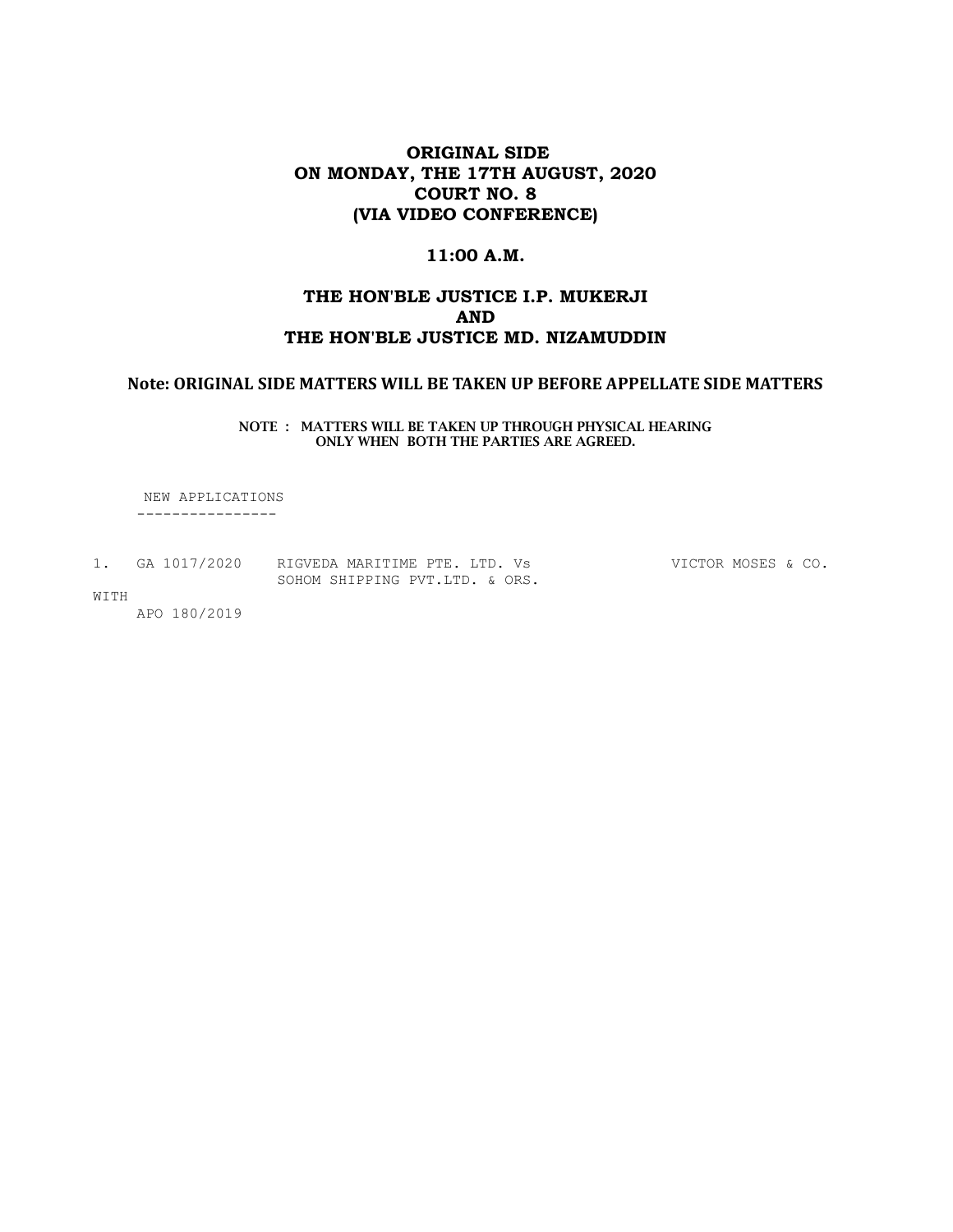# ORIGINAL SIDE ON MONDAY, THE 17TH AUGUST, 2020 COURT NO. 27 (VIA VIDEO CONFERENCE)

#### AT 11:00 A.M.

### THE HON'BLE JUSTICE SAHIDULLAH MUNSHI

#### NOTE : MATTERS WILL BE TAKEN UP THROUGH PHYSICAL HEARING ONLY WHEN BOTH THE PARTIES ARE AGREED.

#### FOR HEARING -----------

- 1. GA 1735/2019 IN THE GOODS OF : PRIYAMVADA DEVI BIRLA (DEC) FOX & MONDAL -AND- Vs GA 1845/2019 HARSH VARDHAN LODHA & ORS. -VS- AJAY KUMAR KHAITAN & CO. NEWAR & ORS.
- WITH
	- GA 1761/2019 GA 1786/2019 GA 2007/2019 TS 6/2004

 NEW APPLICATIONS ----------------

2. GA 831/2020 IN THE GOODS OF : PRIYAMVADA DEVI BIRLA (DEC) -AND- VsRAJIV KUMAR HARSH VARDHAN LODHA & ORS. -VS- AJAY KUMAR NEWAR & ORS.

#### WITH

 GA 832/2020 GA 833/2020 GA 834/2020 GA 842/2020 GA 843/2020 GA 844/2020 CC 18/2020 CC 19/2020 CC 20/2020 TS 6/2004

#### NEW MOTIONS -----------

3. GA 1005/2020 IN THE GOODS OF : PRIYAMVADA DEVI BIRLA (DEC) KHAITAN & CO -AND- Vs HARSH VARDHAN LODHA & ORS. -VS- ARVIND KUMAR NEWAR & ORS.

WITH

TS 6/2004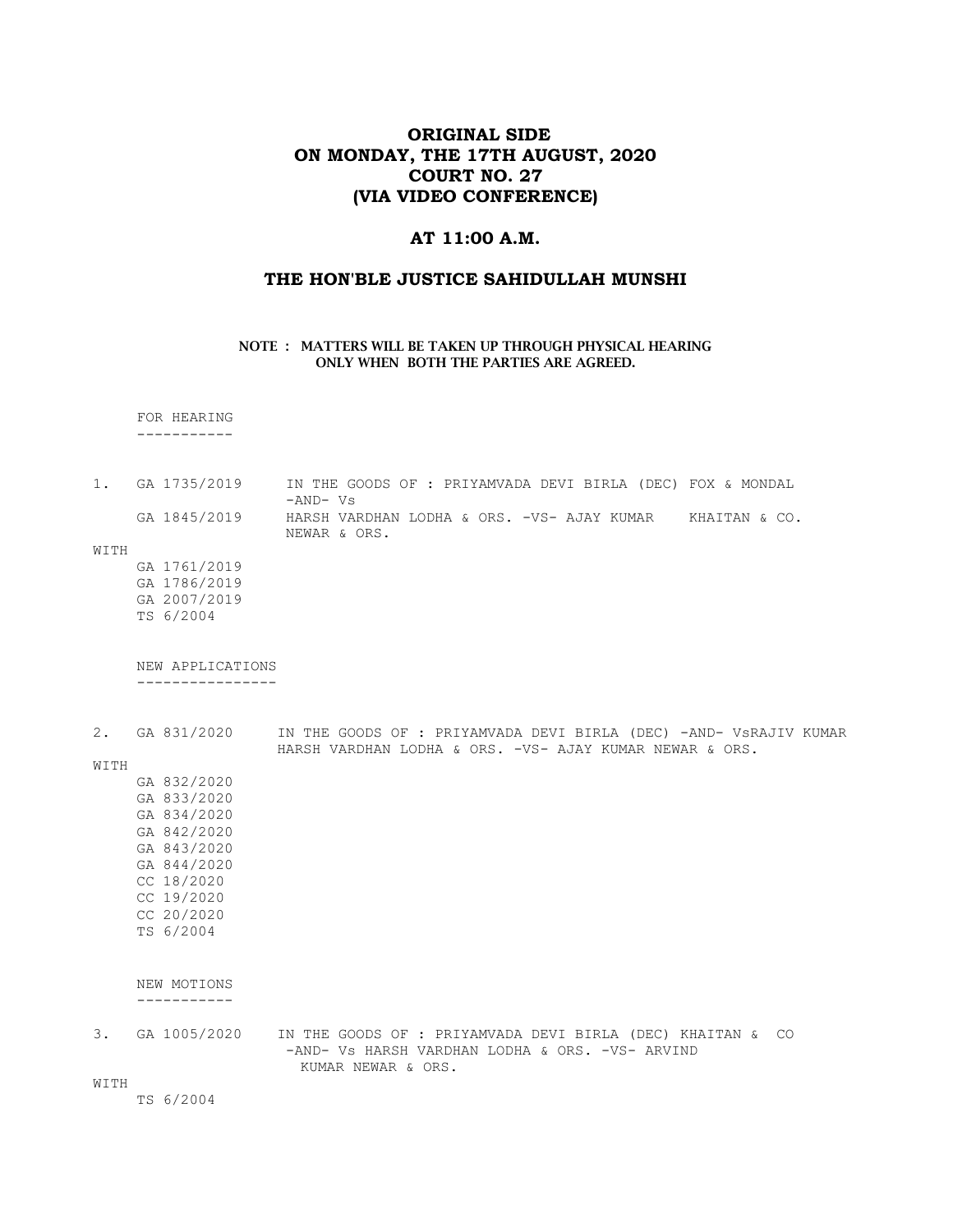4. GA 1009/2020 IN THE GOODS OF : PRIYAMVADA DEVI BIRLA (DEC) -AND- VsFOX & MANDAL HARSH VARDHAN LODHA & ORS. -VS- AJAY KUMAR NEWAR & ORS.

WITH

TS 6/2004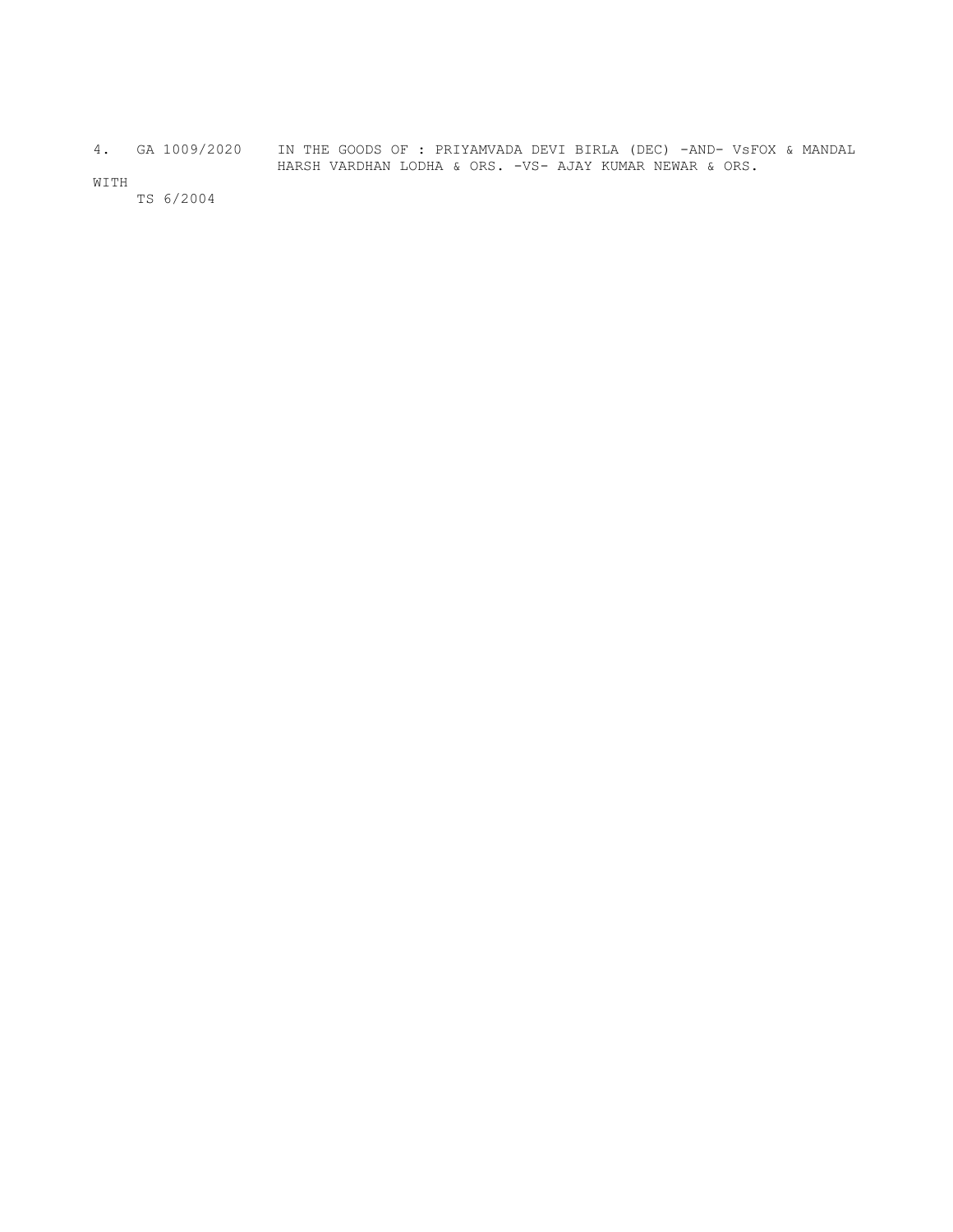# ORIGINAL SIDE ON MONDAY, THE 17TH AUGUST, 2020 COURT NO. 12 (VIA VIDEO CONFERENCE)

### 11.00 A.M.

# THE HON'BLE JUSTICE ARINDAM SINHA

NOTE : MATTERS WILL BE TAKEN UP THROUGH PHYSICAL HEARING ONLY WHEN BOTH THE PARTIES ARE AGREED.

 COURT APPLICATIONS UNDER ART.226 --------------------------------

|      | 1. WP 229/2020                                         | TARUN KUMAR CHANDRA VS<br>THE KOLKATA PORT TRUST AND ORS                                      | MAHESWARI SHARMA                               |
|------|--------------------------------------------------------|-----------------------------------------------------------------------------------------------|------------------------------------------------|
| WITH | 2. GA 915/2020<br>WP 186/2020<br>GA 916/2020           | ANURADHA CHAUDHURI Vs<br>THE KOLKATA MUNICIPAL CORPORATION AND ORS                            | AJAY GAGGAR                                    |
|      | SPECIALLY ASSIGNED MATTERS                             |                                                                                               |                                                |
| WITH | EC 144/2016<br>[S.A.]                                  | 3. EC 873/2015 SURESH KUMAR JAIN & ORS Vs<br>GA 598/2018 MADANLAL JAIN & ORS                  | NILANJAN PAL CHOUDHURY                         |
| WITH | 4. EC 144/2016<br>EC 873/2015<br>GA 598/2018<br>[S.A.] | HULASH CHAND JAIN & ORS. Vs<br>SURESH KUMAR JAIN & ORS.                                       | SANDERSONS & MORGANS<br>NILANJAN PAL CHOUDHURY |
|      | [S.A.]                                                 | 5. AP 380/2017 LAXMI PAT SURANA Vs<br>PANTALOON RETAIL INDIA LTD & ORS FOX & MANDAL (RES.1,4) | G. S. GUPTA                                    |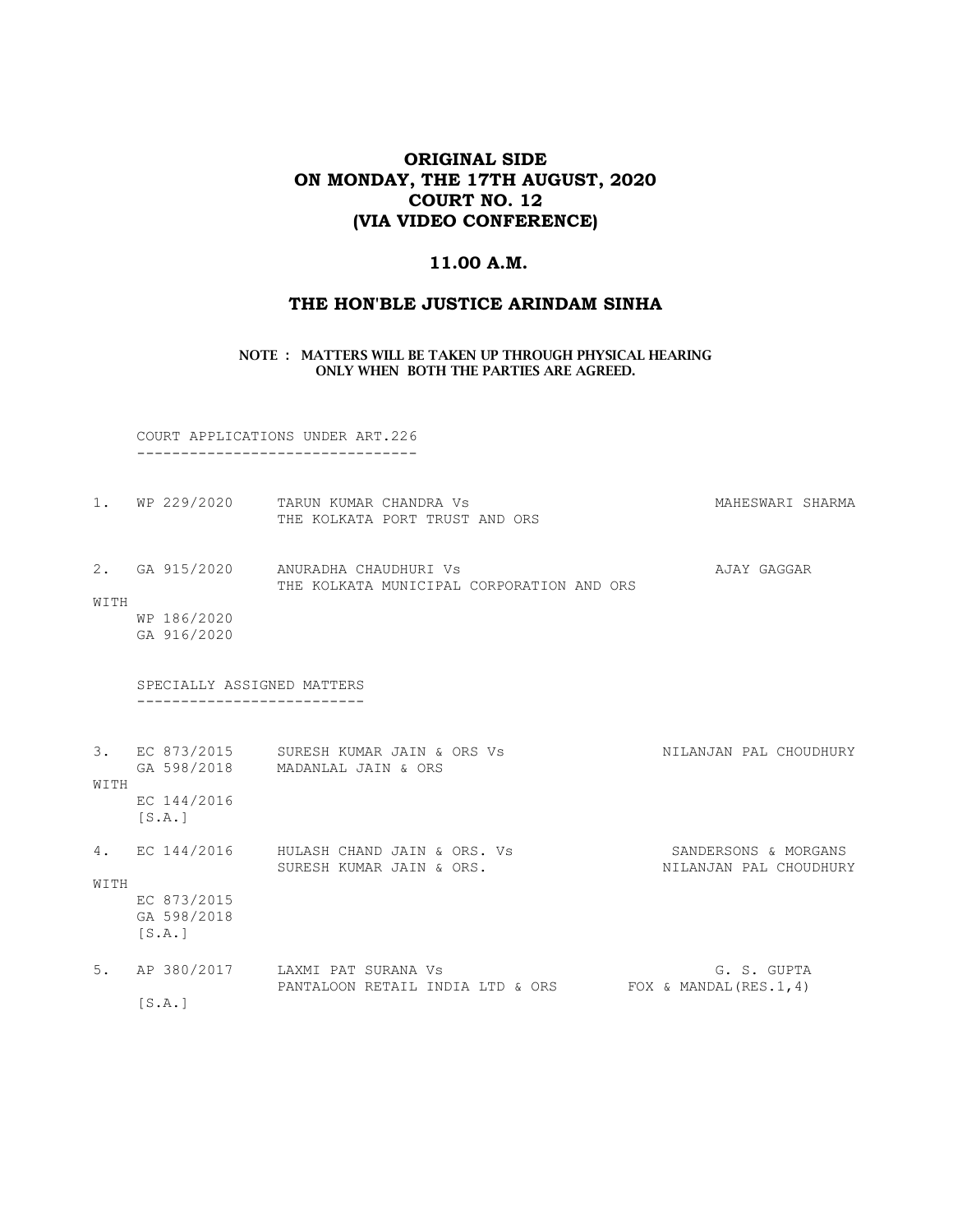NEW MOTIONS -----------

| 6.   | Appl in<br>GA 910/2020<br>CS 62/2020 | EMAMI LIMITED Vs<br>GA 909/2020 HINDUSTAN UNILEVER LIMITED                                        | SANJAY GINODIA      |
|------|--------------------------------------|---------------------------------------------------------------------------------------------------|---------------------|
| 7.   | CS 71/2020                           | KANCHAN DEVI KOCHAR VS<br>JAIDEEP HALWASIYA                                                       | CHOUDHURY & CO.     |
|      | 8. AP 207/2020                       | EMAMI CAPITAL MARKETS LTD Vs<br>IDEAL REAL ESTATE PVT LTD & ANR                                   | AJAY GAGGAR         |
|      |                                      | 9. GA 775/2020 IN THE GOODS OF : KRISHNA KUMAR MITRA (DEC) Vs ANIRBAN PRAMANICK                   |                     |
| WITH | PLA 44/2012                          |                                                                                                   |                     |
|      |                                      | 10. GA 837/2020    GOLDEN EDGE ENGINEERING PRIVATE LIMITED Vs<br>BHARAT HEAVY ELECTRICALS LIMITED | SANANDA GANGULI     |
| WITH | AP 194/2020                          |                                                                                                   |                     |
|      | 11. GA 955/2020                      | SREI EQUIPMENT FINANCE LIMITED Vs<br>GANNON DUNKERY AND CO LTD                                    | SWETA GANDHI MURGAI |
| WITH | AP 417/2019<br>GA 957/2020           |                                                                                                   |                     |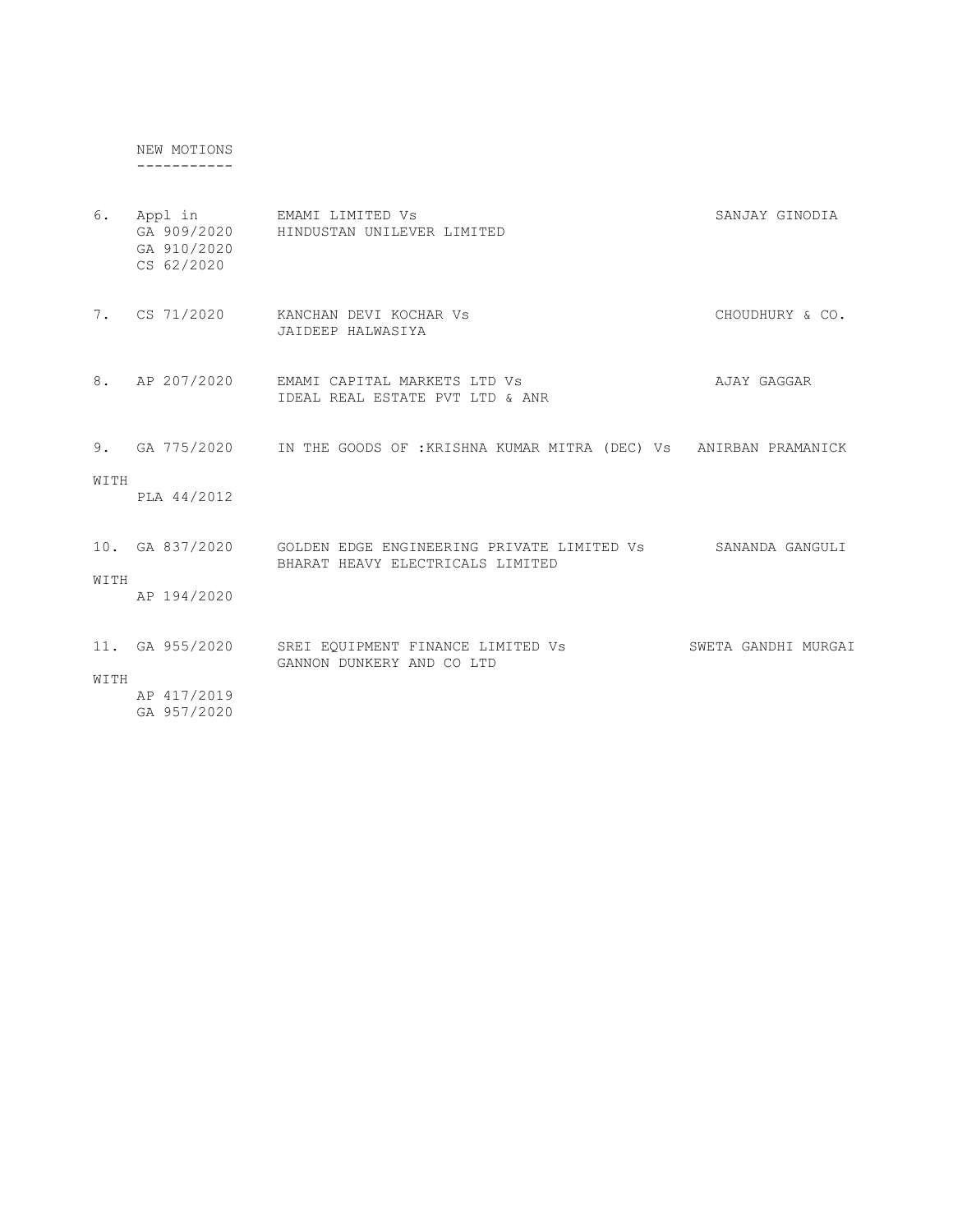### ORIGINAL SIDE ON MONDAY, THE 17TH AUGUST, 2020

# (VIA VIDEO CONFERENCE)

# AT 12.30 P.M.

#### THE HON'BLE JUSTICE ARIJIT BANERJEE

#### NOTE : MATTERS WILL BE TAKEN UP THROUGH PHYSICAL HEARING ONLY WHEN BOTH THE PARTIES ARE AGREED.

 FOR JUDGEMENT -------------

- 1. GA 1745/2013 IN THE GOODS OF PRAVIN KR. KOTHARI(DEC) M/S. C. K . JAIN AND CO. -AND- ASHOK KOTHARI Vs DIPTI BAVISHI
- WITH

 TS 5/2007 PLA 116/2004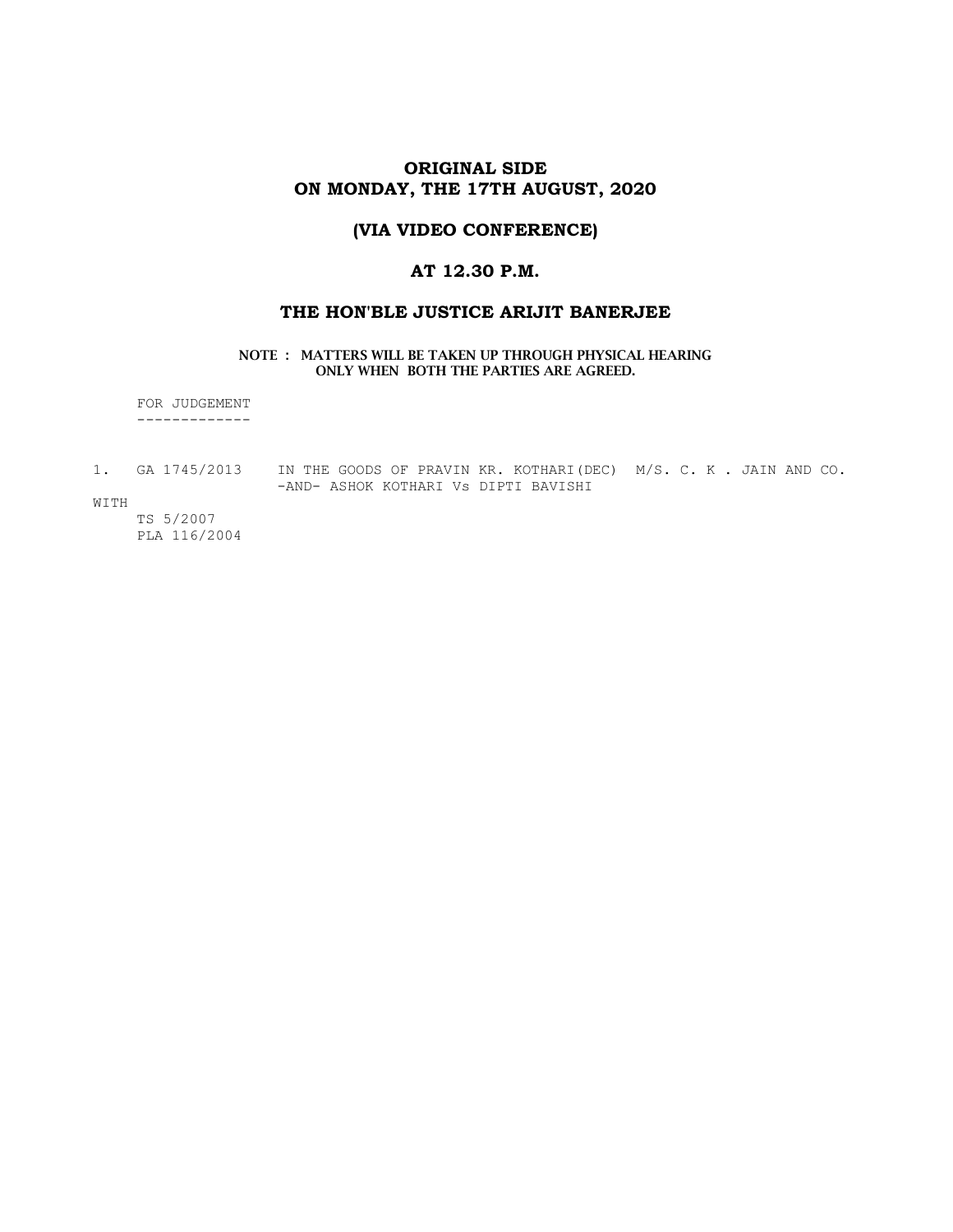# ORIGINAL SIDE ON MONDAY, THE 17TH AUGUST, 2020 COURT NO. 19 (VIA VIDEO CONFERENCE)

## 11.00 A.M.

# THE HON'BLE JUSTICE DEBANGSU BASAK

#### NOTE : MATTERS WILL BE TAKEN UP THROUGH PHYSICAL HEARING ONLY WHEN BOTH THE PARTIES ARE AGREED.

 COURT APPLICATIONS UNDER ART.226 --------------------------------

|      |                                                       | 1. GA 934/2020 HAPPY HIGHRISES LTD& ANR. Vs<br>THE STATE OF WEST BENGAL & ORS.                             | RAJIV KUMAR  |  |
|------|-------------------------------------------------------|------------------------------------------------------------------------------------------------------------|--------------|--|
| WITH | WP 1002/2010<br>GA 935/2020                           |                                                                                                            |              |  |
| WITH |                                                       | 2. GA 936/2020 HAPPY HIGHRISES LTD. & ANR. Vs<br>THE STATE OF WEST BENGAL & ORS.                           | RAJIV KUMAR  |  |
|      | WP 1160/2010<br>GA 937/2020                           |                                                                                                            |              |  |
|      |                                                       | 3. GA 966/2020 KANAK PROJECTS LIMITED Vs<br>KOLKATA MUNICIPAL CORPORATION & ORS.                           | HSA          |  |
| WITH | WP 460/2019                                           |                                                                                                            |              |  |
| WITH |                                                       | 4. GA 984/2020 SURESH KUMAR PATNI & ORS Vs<br>PUNJAB NATIONAL BANK & ANR                                   | PRASUN GHOSH |  |
|      | WP 206/2020                                           |                                                                                                            |              |  |
|      | SPECIALLY ASSIGNED MATTERS<br>----------------------- |                                                                                                            |              |  |
| WITH |                                                       | 5. GA 280/2020 M/S. JAY CR STONE MINING & OVERSEAS SUDESHNA BASU THAKUR<br>PVT. LTD. Vs M/S. ANGEL EXPORTS |              |  |
|      | AP 626/2019<br>GA 2567/2019<br>[S.A.]                 |                                                                                                            |              |  |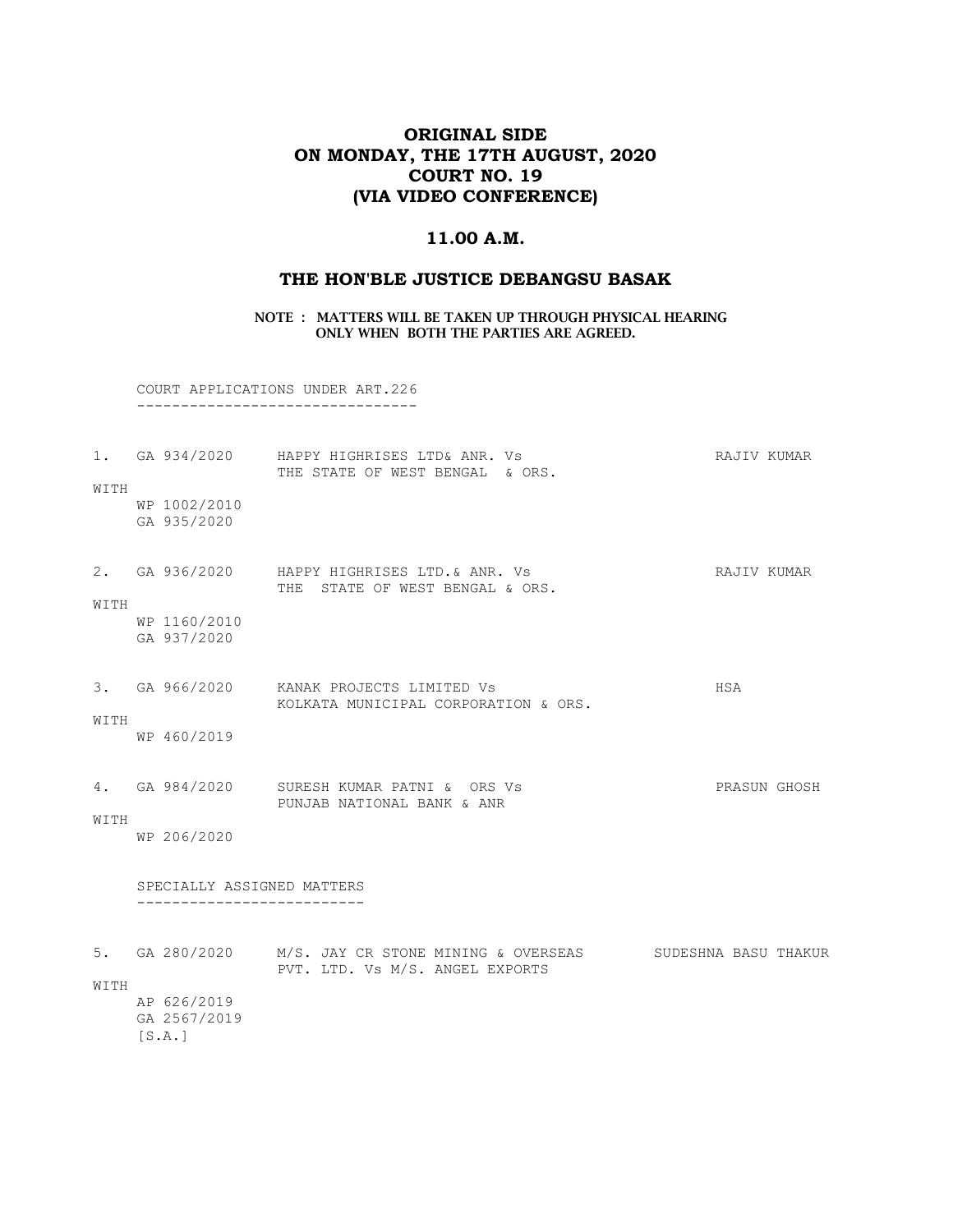NEW CHAMBER APPLICATIONS ------------------------

|      |                                                  | 6. EC 122/2019 TATA MOTORS FINANCE SOLUTIONS LIMITED Vs SINHA & CO.<br>ROADWINGS INTERNATIONAL PVT. LTD. & ANR. DEEPAK KR. SINGH(J/D) |                     |
|------|--------------------------------------------------|---------------------------------------------------------------------------------------------------------------------------------------|---------------------|
|      |                                                  | 7. EC 222/2019 MAGMA FINCORP LIMITED Vs<br>ZEBA ENTERPRISES & ORS.                                                                    | SINHA & CO.         |
|      | PRESENTATION OF PLAINT<br>---------------------- |                                                                                                                                       |                     |
|      |                                                  | 8. CS 72/2020 SUJIT KUMAR SEN Vs<br>BASANTA KUMAR SEN AND ORS                                                                         | VICTOR MOSES AND CO |
|      |                                                  | 9. CS 74/2020 GAURISHANKER BIHANI Vs<br>IMPERIAL TUBES PRIVATE LIMITED                                                                | SOUMALYA GANGULI    |
|      | NEW MOTIONS<br>------------                      |                                                                                                                                       |                     |
|      | GA 907/2020<br>GA 548/2020<br>EC 77/2020         | 10. Appl in RELIANCE INFRASTRUCTURE LIMITED Vs<br>GA 906/2020 DAMODAR VALLEY CORPORATION                                              | PUSHAN MAJUMDAR     |
|      |                                                  | 11. AP 184/2020 SREI EQUIPMENT FINANCE LIMITED Vs<br>SEIRRA INFRAVENTURE PRIVATE LIMITED                                              | SINHA & CO.         |
|      |                                                  | 12. AP 188/2020 SREI EQUIPMENT FINANCE LIMITED Vs<br>SEIRRA INFRAVENTURE PRIVATE LIMITED                                              | SINHA & CO.         |
|      |                                                  | 13. AP 212/2020 RABINDRA PRASAD MISHRA Vs<br>OYO HOTELS & HOMES PRIVATE LIMITED                                                       | SOUVIK KUNDU        |
|      |                                                  | 14. GA 900/2020 IN THE GOODS OF CHIMANLAL BARTIA (DEC) Vs                                                                             | TARUNJYOTI TEWARI   |
| WITH | PLA 102A/1993                                    |                                                                                                                                       |                     |
| WITH | 15. GA 908/2020                                  | SOFIA ZUBAIR ALIAS SUFIA ZUBAIR VS<br>MUSTAFA JAMAN & ORS                                                                             | T C RAY AND CO      |
|      | AP 623/2018                                      |                                                                                                                                       |                     |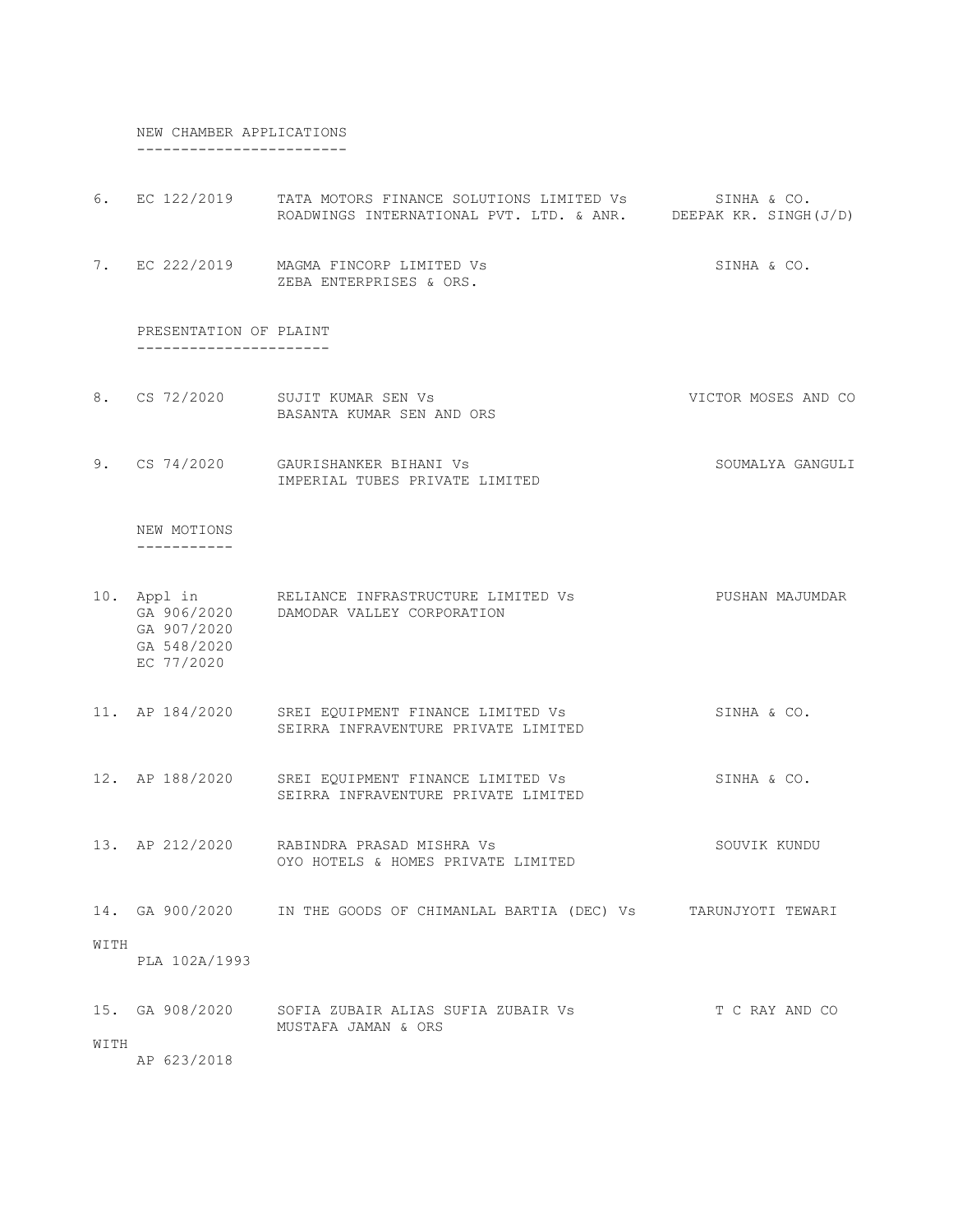| WITH | 16. GA 956/2020<br>CSOS 2/2019 | MRS SUNITA SEAL AND ORS Vs<br>RAIKISHORI SEAL AND OTHERS                                        | SOMALI MUKHOPADHYAY     |  |
|------|--------------------------------|-------------------------------------------------------------------------------------------------|-------------------------|--|
|      | GA 968/2020                    |                                                                                                 |                         |  |
|      |                                | 17. GA 992/2020 BENGAL BONDED WAREHOUSE LIMITED Vs<br>THE CALCUTTA SAFE DEPOSIT COMPANY LIMITED | CHOUDHURY'S LAW OFFICES |  |
| WITH |                                |                                                                                                 |                         |  |
|      | CS 19/2020                     |                                                                                                 |                         |  |
|      | GA 993/2020                    |                                                                                                 |                         |  |
| 18.  | GA 1020/2020                   | GAURISHANKER BIHANI VS<br>IMPERIAL TUBES PRIVATE LIMITED                                        | SOUMALYA GANGULI        |  |
| WITH |                                |                                                                                                 |                         |  |
|      | CS 74/2020<br>GA 1021/2020     |                                                                                                 |                         |  |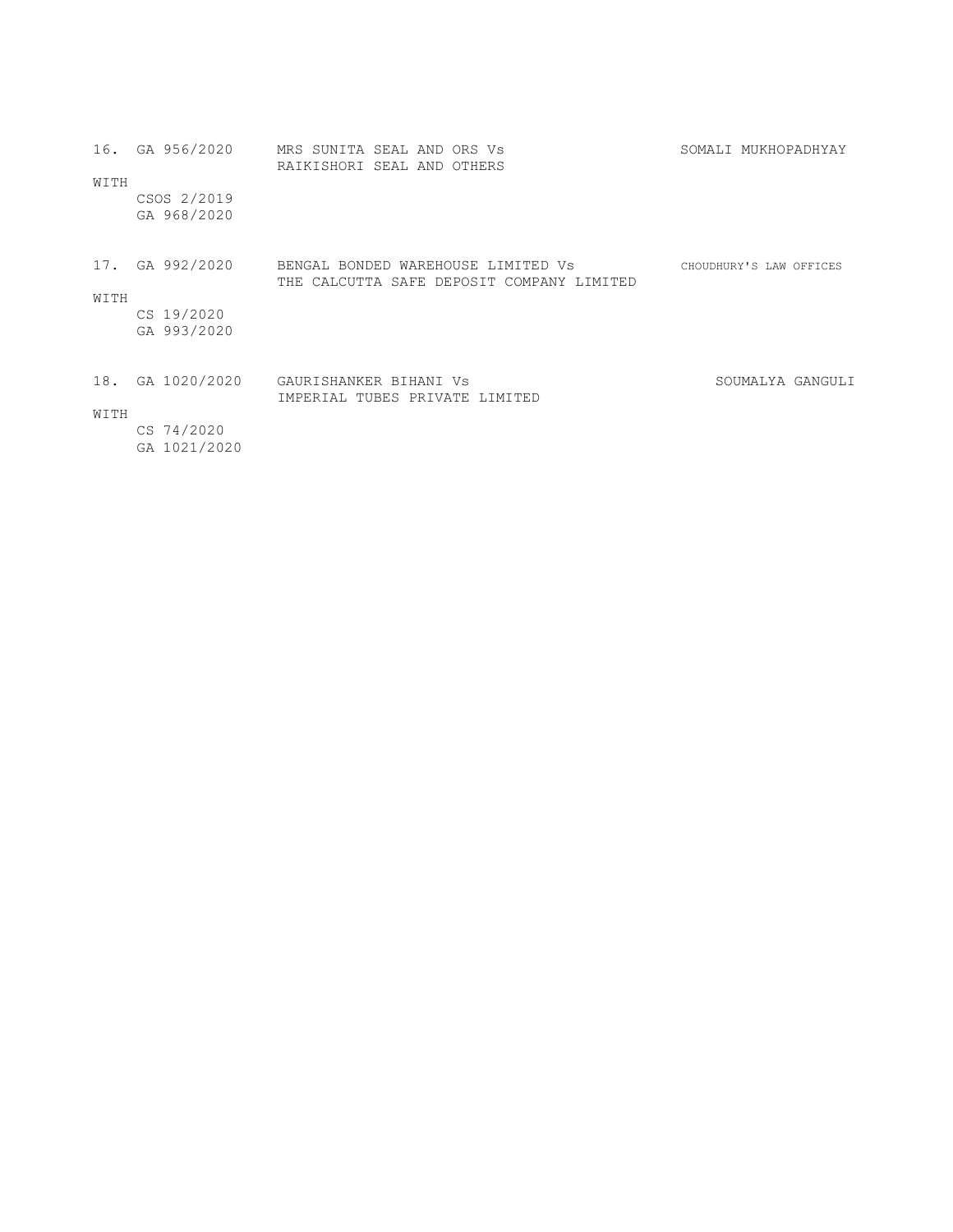# ORIGINAL SIDE ON MONDAY, THE 17TH AUGUST, 2020 COURT NO. 5 (VIA VIDEO CONFERENCE)

### 11:00 A.M.

#### THE HON'BLE JUSTICE RAVI KRISHAN KAPUR

NOTE : MATTERS WILL BE TAKEN UP THROUGH PHYSICAL HEARING ONLY WHEN BOTH THE PARTIES ARE AGREED.

 NEW MOTIONS -----------

|      |                            | 1. PLA 11/2020 IN THE GOODS OF: RAJ KUMARI KAPOOR (DEC) Vs VICTOR MOSES AND CO.                                             |
|------|----------------------------|-----------------------------------------------------------------------------------------------------------------------------|
|      |                            | 2. CS 69/2020 KKALPANA INDUSTRIES (INDIA) LIMITED Vs 3HUNJHUNWALA & CO.<br>SANAJY RAMANLAL MASTER & ORS.                    |
| WITH | AP 186/2020                | 3. AP 185/2020 SREI EQUIPMENT FINANCE LIMITED Vs<br>SINHA & CO.<br>SEIRRA INFRAVENTURE PRIVATE LIMITED                      |
|      |                            | 4. AP 187/2020 SREI EQUIPMENT FINANCE LIMITED Vs<br>SINHA & CO.<br>SEIRRA INFRAVENTURE PRIVATE LIMITED                      |
| WITH | CS 58/2020<br>GA 1002/2020 | 5. GA 847/2020 CMS INFO SYSTEM LIMITED Vs<br>KHAITAN AND CO<br>BENGAL PROVINCIAL BANKS CONTRACT EMPLOYEES ASSOCIATION & ORS |
| WITH | CS 54/2020                 | 6. GA 869/2020 BRH WEALTH KREATORS LIMITED Vs<br>L.P. AGARWALLA AND CO.<br>HDFC BANK LIMITED                                |
|      | COMPANY MATTER (NEW)       |                                                                                                                             |
|      |                            | 7. CA 55/2020 RE: FORTUNE FURNITECH PRIVATE LIMITED -AND- Vs SWETA GANDHI                                                   |

NANU TRADCOM PVT LTD -VS- O/L HIGH COURT CALCUTTA

WITH

CP 77/2012